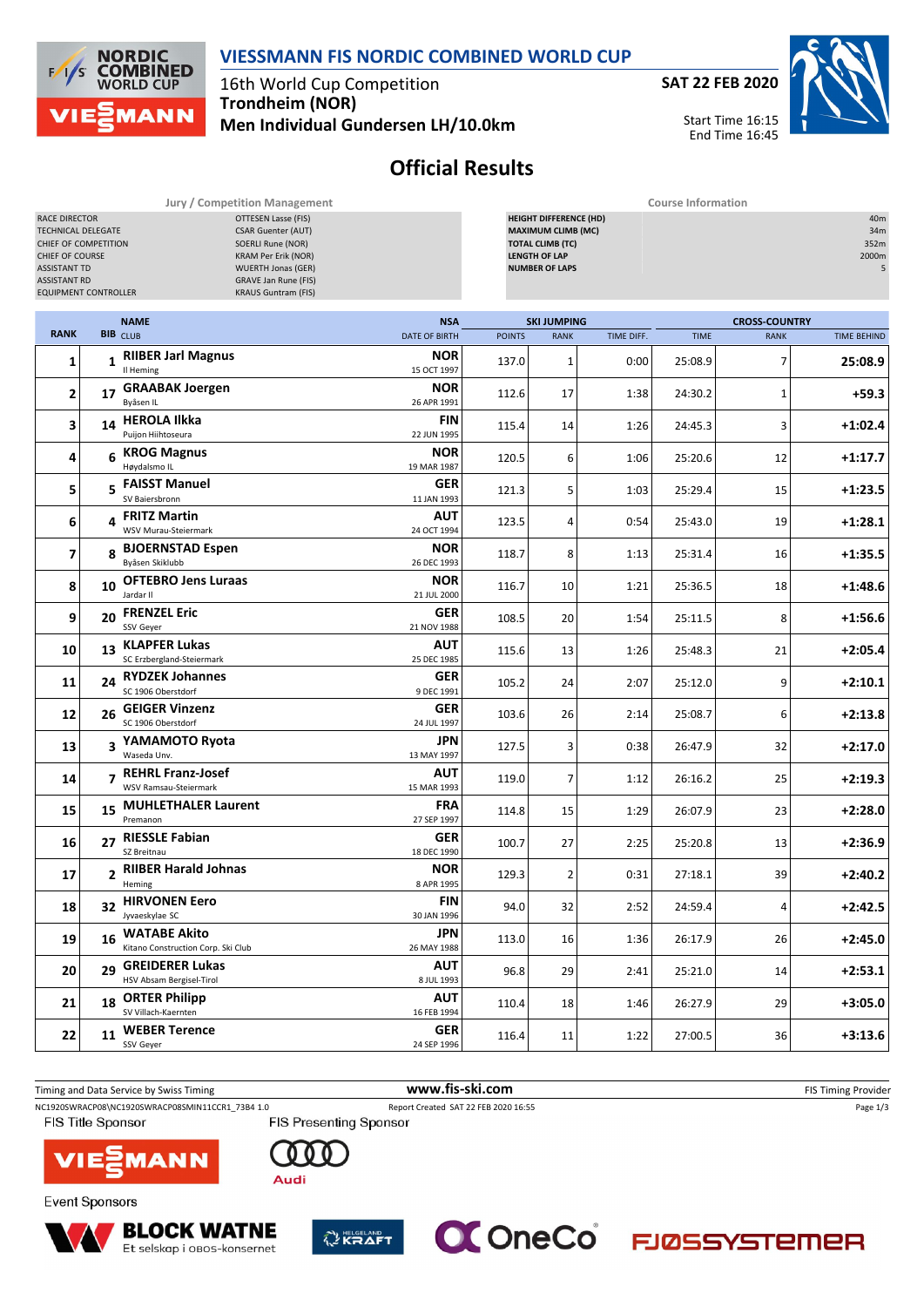



16th World Cup Competition **Trondheim (NOR) Men Individual Gundersen LH/10.0km**



## **Official Results**

|                |    | <b>NAME</b>                                                   | <b>NSA</b>                |               | <b>SKI JUMPING</b> |            | <b>CROSS-COUNTRY</b> |                |                    |
|----------------|----|---------------------------------------------------------------|---------------------------|---------------|--------------------|------------|----------------------|----------------|--------------------|
| <b>RANK</b>    |    | <b>BIB</b> CLUB                                               | <b>DATE OF BIRTH</b>      | <b>POINTS</b> | <b>RANK</b>        | TIME DIFF. | <b>TIME</b>          | <b>RANK</b>    | <b>TIME BEHIND</b> |
| 23             | 39 | <b>GERARD Antoine</b><br><b>US Ventron</b>                    | <b>FRA</b><br>15 JUN 1995 | 87.7          | 39                 | 3:17       | 25:05.6              | 5              | $*** +3:13.7$      |
| 24             |    | 9 WATABE Yoshito<br>Kitano Construction Corp. Ski Club        | <b>JPN</b><br>4 OCT 1991  | 118.0         | 9                  | 1:16       | 27:13.4              | 38             | $+3:20.5$          |
| 25             | 30 | <b>ANDERSEN Espen</b><br>Lommedalen IL                        | <b>NOR</b><br>28 OCT 1993 | 95.8          | 30                 | 2:45       | 25:47.3              | 20             | $+3:23.4$          |
| 26             |    | 42 PITTIN Alessandro<br>GRUPPO SCIATORI FIAMME GIALLE         | ITA<br>11 FEB 1990        | 76.2          | 42                 | 4:03       | 24:37.9              | $\overline{2}$ | $*** +3:32.0$      |
| 27             | 21 | <b>SKAARSET Lars Ivar</b><br>Soere Aal il                     | <b>NOR</b><br>5 JAN 1998  | 107.9         | 21                 | 1:56       | 26:56.1              | 35             | $+3:43.2$          |
| 28             | 28 | <b>OFTEBRO Einar Luraas</b><br>Jardar II                      | <b>NOR</b><br>6 AUG 1998  | 97.7          | 28                 | 2:37       | 26:15.4              | 24             | $+3:43.5$          |
| 29             |    | 25 ILVES Kristjan<br>Elva Skiclub                             | <b>EST</b><br>10 JUN 1996 | 104.5         | 25                 | 2:10       | 26:42.6              | 31             | $+3:43.7$          |
| 30             |    | 12 JOEBSTL Thomas<br>SG Klagenfurt-Kaernten                   | <b>AUT</b><br>22 SEP 1995 | 116.0         | 12                 | 1:24       | 27:32.5              | 40             | $+3:47.6$          |
| 31             | 22 | <b>KUPCZAK Szczepan</b><br>AZS AWF Katowice                   | POL<br>29 NOV 1992        | 106.7         | 22                 | 2:01       | 27:02.5              | 37             | $+3:54.6$          |
| 32             | 31 | <b>NAESVOLD Leif Torbjoern</b><br>Roeyken Hopp                | <b>NOR</b><br>5 MAR 1998  | 95.8          | 30                 | 2:45       | 26:27.5              | 28             | $+4:03.6$          |
| 33             | 40 | <b>LAMPARTER Johannes</b><br>Nordic Team Absam                | AUT<br>8 NOV 2001         | 87.0          | 40                 | 3:20       | 25:52.6              | 22             | $*** +4:03.7$      |
| 34             | 36 | <b>PORTYK Tomas</b><br>LSK Lomnice nad Popelkou               | <b>CZE</b><br>6 APR 1996  | 90.5          | 36                 | 3:06       | 26:21.3              | 27             | $+4:18.4$          |
| 35             | 33 | <b>SCHMID Julian</b><br>Sc Oberstdorf                         | GER<br>1 SEP 1999         | 93.8          | 33                 | 2:53       | 26:35.3              | 30             | $+4:19.4$          |
| 36             | 23 | <b>SOETVIK Sindre Ure</b><br>Il Eldar                         | <b>NOR</b><br>21 SEP 1992 | 106.6         | 23                 | 2:02       | 27:35.3              | 41             | $+4:28.4$          |
| 37             | 43 | <b>COSTA Samuel</b><br>G.S. FIAMME ORO MOENA                  | ITA<br>30 NOV 1992        | 69.3          | 43                 | 4:31       | 25:13.0              | 10             | $*** +4:35.1$      |
| 38             | 34 | <b>REPONEN Perttu</b><br>Kiteen Urheilijat                    | FIN<br>18 FEB 2002        | 93.4          | 34                 | 2:54       | 26:50.9              | 33             | +4:36.0            |
| 39             | 19 | YAMAMOTO Go<br>Daichi Corporation                             | <b>JPN</b><br>27 JAN 1995 | 109.8         | 19                 | 1:49       | 27:57.3              | 43             | $+4:37.4$          |
| 40             | 44 | <b>FLETCHER Taylor</b><br>Steamboat Springs Winter Sports Clu | <b>USA</b><br>11 MAY 1990 | 68.5          | 44                 | 4:34       | 25:17.6              | 11             | $*** +4:42.7$      |
| 41             | 38 | <b>HAHN Martin</b><br><b>VSC Klingenthal</b>                  | <b>GER</b><br>6 MAY 1997  | 88.5          | 38                 | 3:14       | 26:54.1              | 34             | ** +4:59.2         |
| 42             |    | 46 MUTRU Leevi<br>Lahti SC                                    | FIN<br>16 MAY 1995        | 60.9          | 46                 | 5:04       | 25:31.5              | 17             | $*** +5:26.6$      |
| 43             | 35 | NAGAI Hideaki<br>Gifu Hino Motors Ski Team                    | JPN<br>5 SEP 1983         | 91.4          | 35                 | 3:02       | 27:40.3              | 42             | $+5:33.4$          |
|                |    |                                                               |                           |               |                    |            |                      |                |                    |
| Did not Finish |    |                                                               |                           |               |                    |            |                      |                |                    |
|                |    | 37 VYTRVAL Jan<br>ASO Dukla Liberec                           | <b>CZE</b><br>8 MAY 1998  | 90.1          | 37                 | 3:08       |                      |                |                    |